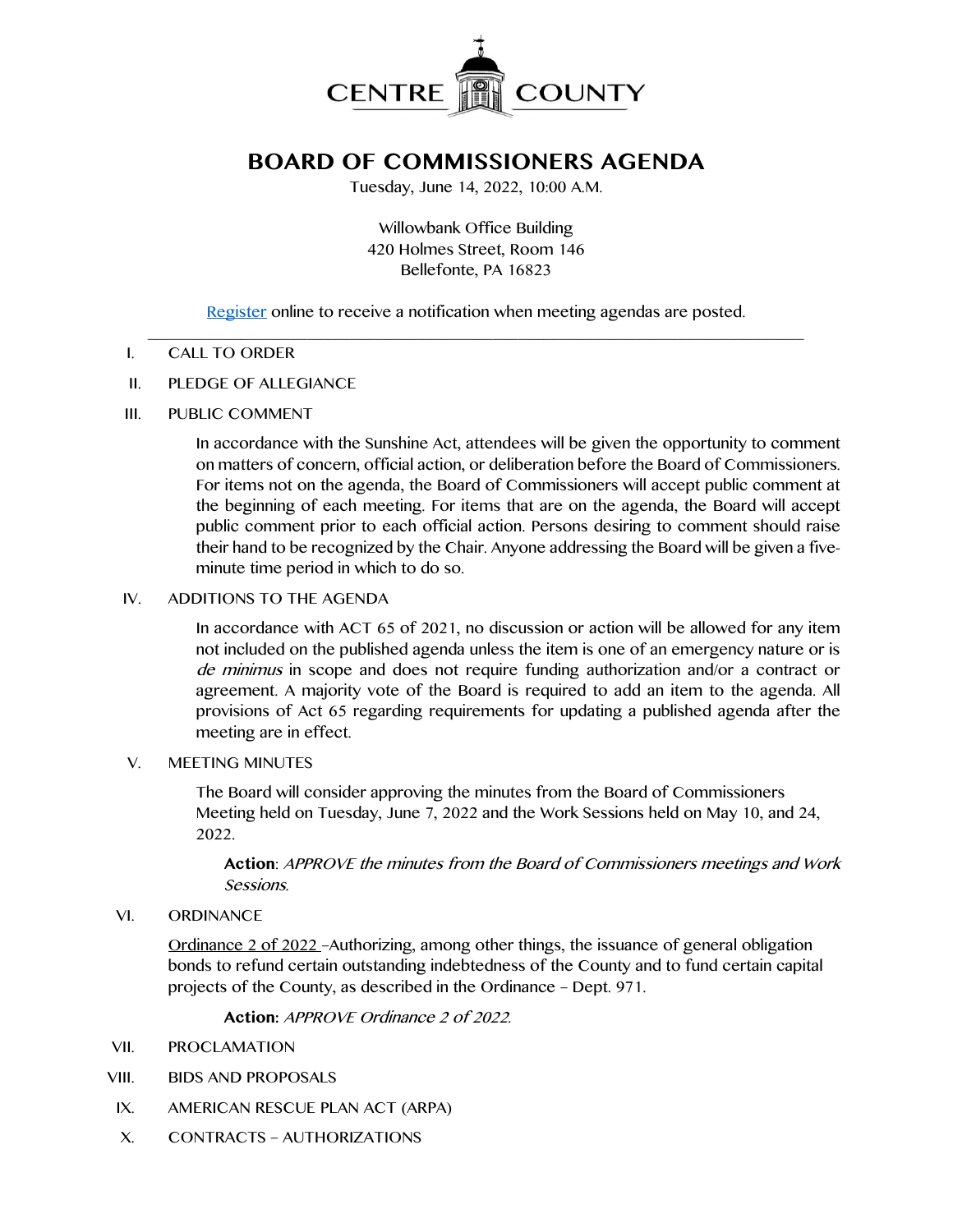## **BOARD OF COMMISSIONERS AGENDA TUESDAY, June 14, 2022 PAGE 2**

#### Human Services

- A. Aging
	- 1. Contract with The Nutrition Group to provide services to Office of Aging for the Centre County Meals Program. The contract rate for the following meals are as follows: congregate meals \$6.01, in-home meals \$6.14, in-Home frozen meals \$6.14 and shelf stable meals \$4.89 for the period of July 1, 2022 to June 30, 2025 – Dept. 521.

## **Action:** APPROVE the contract with The Nutrition Group for the Centre County Meals Program.

- 2. Contract with Valued Relationships, Inc. to provide services to older adults in Centre County including personal emergency response systems (PERS) and medication dispensers. Both services are provided through the Homemaker Services & OPTIONS program. The contract total is \$9,500 funded by the State for the period of July 1, 2022 to June 30, 2025 – Dept. 521.
- 3. Contract with Automated Security Alert, Inc. to provide services to older adults in Centre County including personal emergency response systems (PERS) and medications dispensers. Both services are provided through the Homemaker Services & OPTIONS program. The contract total is \$7,000 funded by the State for the period of July 1, 2022 to June 30, 2025 – Dept. 521.

**Action:** Add the Aging items 2-3 to next week's Consent Agenda.

## B. MHID

- 1. Contract renewal with The ARC of Centre County to provide services to individuals with intellectual disabilities including in-home and community supports, supported employment, transportation, respite care and behavioral support services. The contract total is \$63,000 funded as follows: State \$60,096 and County match \$2,904 for the period of July 1, 2022 to June 30, 2023 – Dept. 561.
- 2. Contract renewal with Eagle Ridge Personal Care Home, LLC to provide mental health and supported living services. The contract total is \$9,674 funded as follows: State \$9,228 and County match \$446 for the period of March 1, 2022 to June 30, 2022 – Dept. 521.

**Action:** Add the MH/ID items 1-2 to next week's Consent Agenda.

C. Transportation – Consider approval of the Participation Grant Agreement with the Commonwealth of Pennsylvania Department of Human Services Bureau of Managed Care Operations Division of Medical Assistance Transportation for the Fiscal Year 2022-2023. This agreement will allow the County to continue providing transportation for individuals covered by the Medical Assistance Transportation Program (MATP). The grant total is \$830,750 for the period of July 1, 2022 to June 30, 2023 – Dept. 531.

> **Action:** Add the Medical Assistance Transportation Program Grant Agreement to next week's Consent Agenda.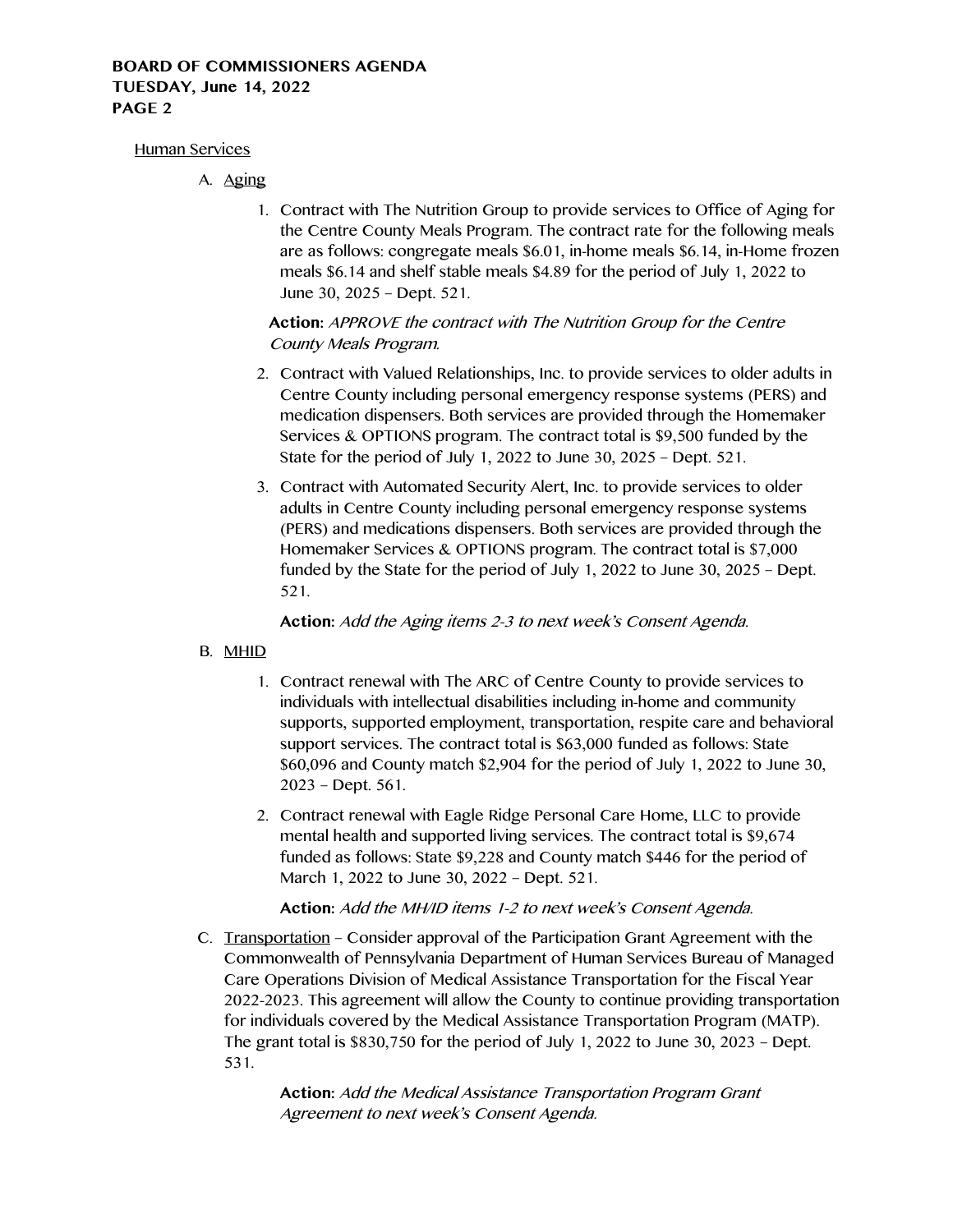#### **BOARD OF COMMISSIONERS AGENDA TUESDAY, June 14, 2022 PAGE 3**

#### XI. CONSENT AGENDA

**Action:** APPROVE this week's Consent Agenda.

- A. Information Technology Systems Contract with RBA Professional Data Systems for a GUI software enhancement for Tax Collections and Claims Department. The integration will create an online search portal and web payment application that allows the collection of County-wide delinquent real estate taxes and the collection of current year real estate county tax levies for Districts 19, 24 and 36. The contract total is \$5,000 for the period of June 1, 2022 to December 31, 2022 – Dept. 142.
- B. Geographic Information Systems Contract renewal with Environmental Systems Research Institute Inc. (ESRI) for technical support and software updates. The contract total is \$23,500 for the period of August 22, 2022 to August 21, 2023 – Dept. 155.

#### Human Services

- C. MH/ID
	- A. Letter of agreement with Sunny Days Adult Daily Living Center to provide intellectual disability services including community-based services and transportation. The agreement total is \$25,000, which is funded as follows: State \$23,848 and County Match \$1,152, for the period of July 1, 2022 to June 30, 2023 – Dept. 561.
	- B. Letter of agreement with Cares of Central PA, Inc. to provide intellectual disability services including community participation, transportation and supported employment. The agreement total is \$96,000 funded as follows: State \$91,574 and County Match  $$4,426$  for the period of July 1, 2022 to June 30, 2023 – Dept. 561.
	- C. Contract addendum with Eagle View Personal Care Home, LLC to allow additional funds to provide community residential services in the amount of \$100,000. The service provider's contract maximum will increase from \$437,000 to \$537,000 which is funded as follows: State \$512,244 and County Match \$24,756 for the period of July 1, 2021 to June 30, 2022 – Dept. 561.
	- D. Contract addendum with Eagle Valley Personal Care Home to allow additional funds to provide additional housing support services in the amount of \$100,000. The service provider's contract maximum will increase from \$483,292 to \$583,292, funded as follows: State \$556,402 and County Match \$26,890 for the period of July 1, 2021 to June 30, 2022 – Dept. 561.
	- E. Letter of agreement with Care for People Plus, Inc. to provide intellectual disability services including home and community-based services, homemaker chore service and medical environment services. The agreement total is \$23,000, funded as follows: State \$21,940 and County Match \$1,060 for the period of July 1, 2022 to June 30, 2023 – Dept. 561.
	- F. Letter of agreement with Elizabeth Beckman-Nemenz to provide early intervention services including physical therapy. The agreement total is \$7,000, funded as follows: State \$6,300 and County Match \$700 for the period of July 1, 2022 to June 30, 2023 – Dept. 561.
	- G. Letter of agreement with Jana Marie Foundation to provide suicide prevention training, mental health first aid, youth mental health first aid and staff training. The contract total is \$40,952, funded as follows: State \$39,064 and County Match \$1,888 for the period of July 1, 2021 to June 30, 2022 – Dept. 561.